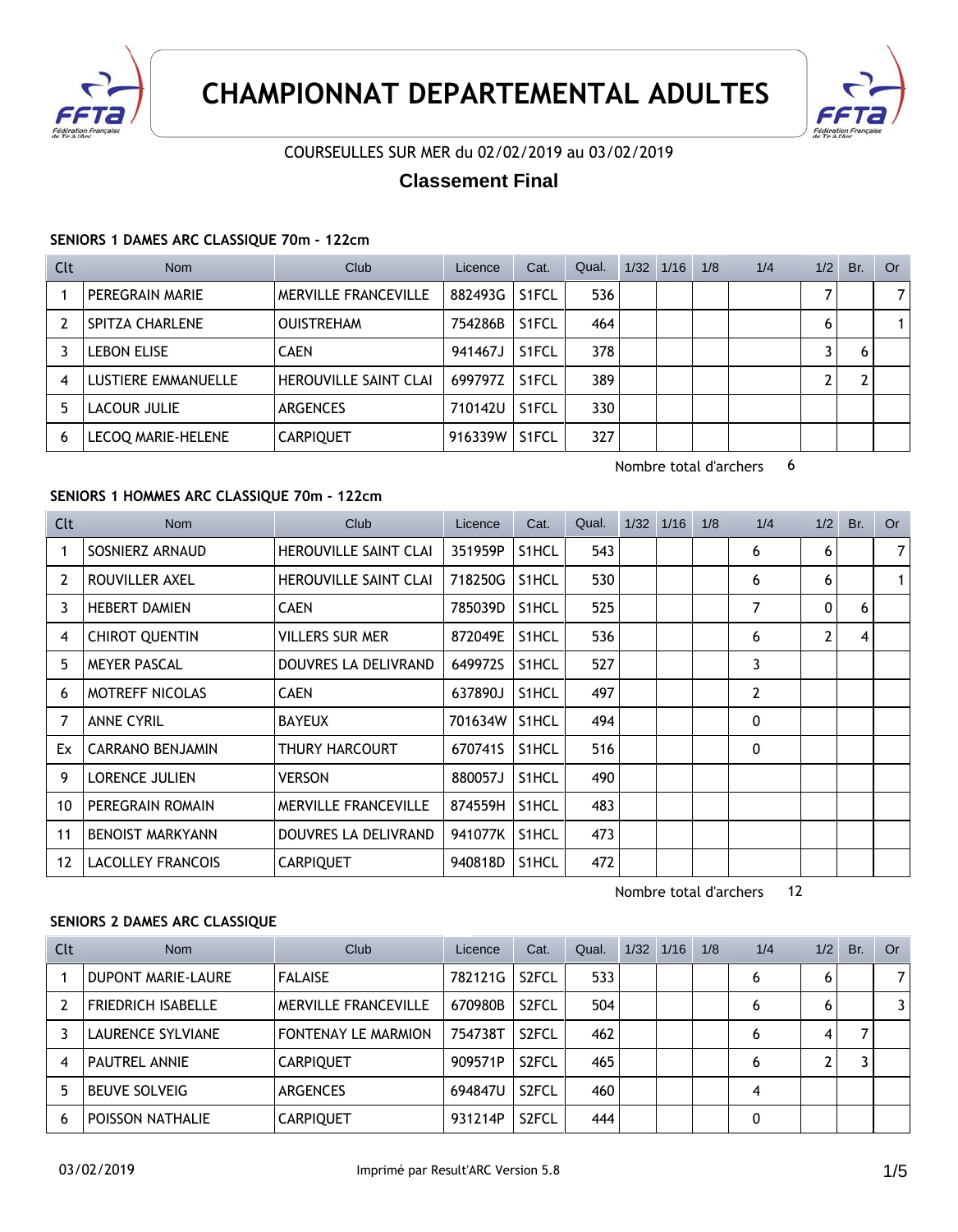| Ex | <b>SALLES CELINE</b>  | FONTENAY LE MARMION | 890015H | S <sub>2</sub> FCL | 428 |  |  |  |  |
|----|-----------------------|---------------------|---------|--------------------|-----|--|--|--|--|
| Ex | DELAMARE MARIE-PIERRE | <b>CARPIQUET</b>    | 921075U | S <sub>2</sub> FCL | 383 |  |  |  |  |
|    | ROUSSELET ELISABETH   | <b>CAEN</b>         | 598229Z | S <sub>2</sub> FCL | 382 |  |  |  |  |
| 10 | BASLY CATHERINE       | ST PIERRE SUR DIVES | 954639B | S2FCL              | 353 |  |  |  |  |
|    | LACOUR SONIA          | <b>ARGENCES</b>     | 791033U | S <sub>2</sub> FCL | 342 |  |  |  |  |
|    | POIRRIER VERONIQUE    | <b>OUISTREHAM</b>   | 609814S | S <sub>2</sub> FCL | 226 |  |  |  |  |

Nombre total d'archers 12

#### **SENIORS 2 HOMMES ARC CLASSIQUE**

| Clt            | <b>Nom</b>                    | Club                        | Licence | Cat.               | Qual. | $1/32$ $1/16$ | 1/8            | 1/4            | 1/2            | Br. | Or             |
|----------------|-------------------------------|-----------------------------|---------|--------------------|-------|---------------|----------------|----------------|----------------|-----|----------------|
| $\mathbf{1}$   | <b>GRECIET GHYSLAIN</b>       | <b>CAEN</b>                 | 204206N | S2HCL              | 543   |               | 6              | 6              | 6              |     | $\overline{7}$ |
| $\overline{2}$ | <b>ALLIX MICHAEL</b>          | <b>MERVILLE FRANCEVILLE</b> | 942879U | S2HCL              | 513   |               | 6              | 6              | 7              |     | $\mathbf{1}$   |
| 3              | <b>GUESDON OLIVIER</b>        | <b>CAEN</b>                 | 701655U | S2HCL              | 523   |               | 6              | 6              | 3              | 6   |                |
| 4              | <b>BOUCE DAVID</b>            | <b>ARGENCES</b>             | 878677J | S2HCL              | 499   |               | 6              | 6              | $\overline{2}$ | 0   |                |
| 5              | FLANDRIN PHILIPPE             | MERVILLE FRANCEVILLE        | 901235D | S2HCL              | 522   |               | 6              | 4              |                |     |                |
| 6              | <b>CARRANO CHRISTOPHE</b>     | <b>THURY HARCOURT</b>       | 202696X | S2HCL              | 518   |               | 6              | $\overline{2}$ |                |     |                |
| $\overline{7}$ | <b>FLEURY DIMITRI</b>         | <b>CARPIQUET</b>            | 914844W | S2HCL              | 506   |               | 6              | $\mathbf 0$    |                |     |                |
| Ex             | <b>VANDER CRUYSSEN THOMAS</b> | <b>BAYEUX</b>               | 965061E | S2HCL              | 546   |               | 7              | $\pmb{0}$      |                |     |                |
| 9              | MOULIN STEVE                  | <b>CONDE SUR NOIREAU</b>    | 742878B | S2HCL              | 496   |               | 6              |                |                |     |                |
| 10             | <b>CHAPON THIERRY</b>         | HEROUVILLE SAINT CLAI       | 800075X | S2HCL              | 514   |               | 5              |                |                |     |                |
| Ex             | <b>DURAND PHILIPPE</b>        | <b>CAEN</b>                 | 466148H | S2HCL              | 518   |               | 5              |                |                |     |                |
| 12             | <b>GILLES PHILIPPE</b>        | <b>VILLERS SUR MER</b>      | 799709Z | S2HCL              | 505   |               | 4              |                |                |     |                |
| 13             | <b>CAPDEVILA PHILIPPE</b>     | <b>OUISTREHAM</b>           | 914836M | S2HCL              | 505   |               | $\overline{2}$ |                |                |     |                |
| Ex             | <b>DUREL THIERRY</b>          | ST PIERRE SUR DIVES         | 672102W | S <sub>2</sub> HCL | 543   |               | 2              |                |                |     |                |
| Ex             | RICHARD MICKAEL               | <b>FALAISE</b>              | 900009W | S <sub>2</sub> HCL | 508   |               | 2              |                |                |     |                |
| 16             | <b>ETARD CHRISTOPHE</b>       | <b>CAEN</b>                 | 811327C | S2HCL              | 500   |               | 0              |                |                |     |                |
| 17             | LE ROY OLIVIER                | <b>CARPIQUET</b>            | 851805A | S2HCL              | 493   |               |                |                |                |     |                |
| 18             | <b>RENOUF GUILLAUME</b>       | HEROUVILLE SAINT CLAI       | 297926H | S <sub>2</sub> HCL | 489   |               |                |                |                |     |                |
| 19             | <b>BASLY BENOIT</b>           | ST PIERRE SUR DIVES         | 448032S | S2HCL              | 481   |               |                |                |                |     |                |
| 20             | <b>GOBERON FRANCK</b>         | <b>LISIEUX</b>              | 920598A | S2HCL              | 479   |               |                |                |                |     |                |
| 21             | <b>PALY OLIVIER</b>           | <b>FONTENAY LE MARMION</b>  | 800914J | S <sub>2</sub> HCL | 464   |               |                |                |                |     |                |
| 22             | <b>MARIE ERIC</b>             | <b>CARPIQUET</b>            | 910629P | S2HCL              | 441   |               |                |                |                |     |                |
| 23             | <b>BERTHET ANDRE</b>          | <b>OUISTREHAM</b>           | 889166K | S2HCL              | 428   |               |                |                |                |     |                |
| 24             | <b>GOSSELIN JEROME</b>        | <b>LISIEUX</b>              | 926874X | S2HCL              | 423   |               |                |                |                |     |                |
| 25             | <b>COLL CHRISTOPHE</b>        | <b>CARPIQUET</b>            | 846024S | S2HCL              | 416   |               |                |                |                |     |                |
| 26             | QUEILLE JEAN LUC              | <b>COURSEULLES SUR MER</b>  | 895815M | S2HCL              | 403   |               |                |                |                |     |                |
| 27             | MORENO DAVID                  | DOUVRES LA DELIVRAND        | 924398F | S2HCL              | 307   |               |                |                |                |     |                |

Nombre total d'archers 27

Licence Cat. Qual. 1/32 1/16 1/8 1/4 1/2 Br. Or

## **SENIORS 3 DAMES ARC CLASSIQUE**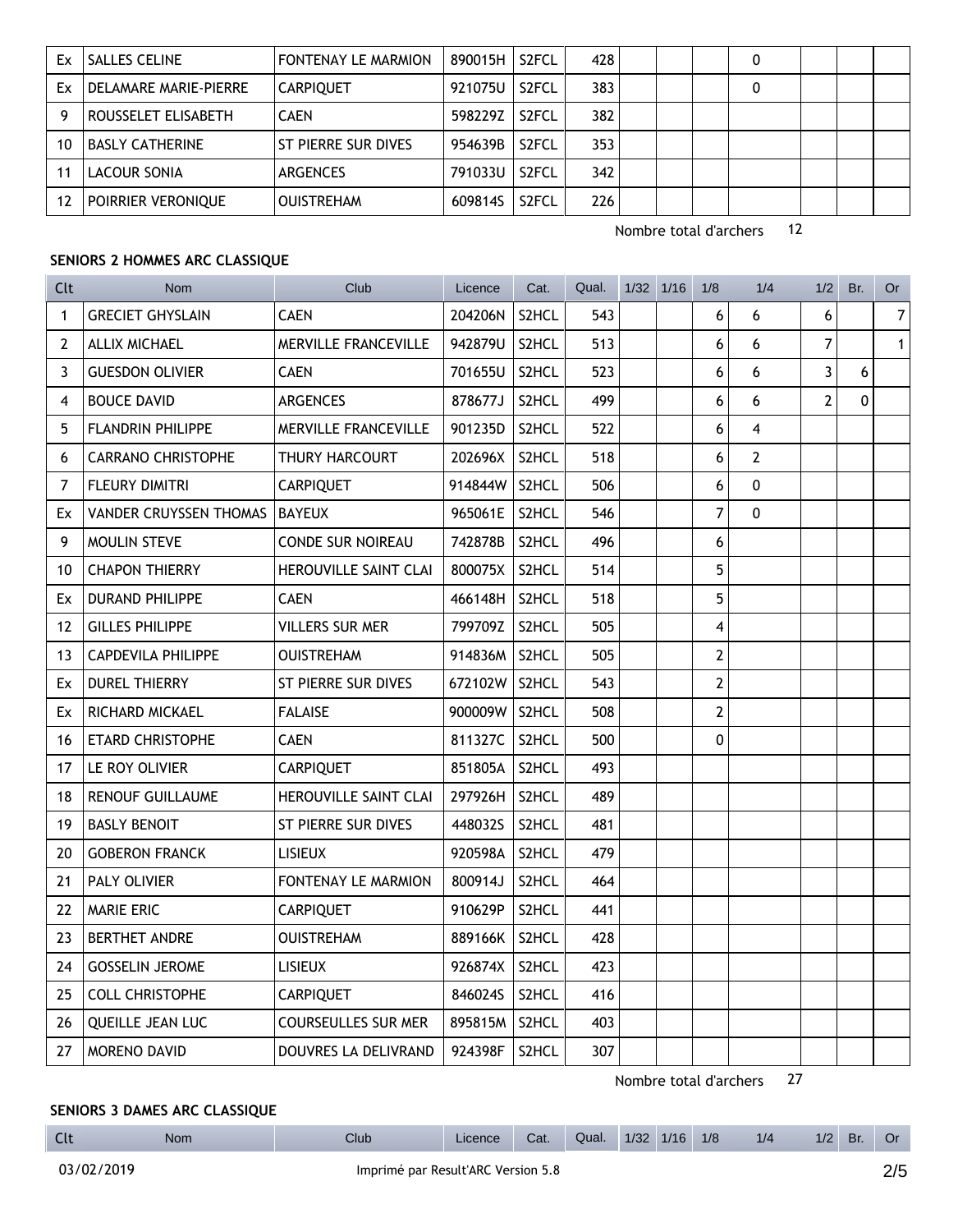|   | MURAIL FRANCOISE              | <b>VILL</b><br>: MER<br><b>SUR</b><br>_ERS | 827827M | S3FCL | 420 |  |  |  |  |
|---|-------------------------------|--------------------------------------------|---------|-------|-----|--|--|--|--|
| - | <b>BARBANCHON MARIE-LAURE</b> | <b>BAYEUX</b>                              | 971974W | S3FCL | 351 |  |  |  |  |

Nombre total d'archers 2

## SENIORS 3 HOMMES ARC CLASSIQUE

| <b>Clt</b>     | <b>Nom</b>                | Club                        | Licence       | Cat.  | Qual. | $1/32$ $1/16$ | 1/8          | 1/4      | 1/2          | Br.      | <b>Or</b>      |
|----------------|---------------------------|-----------------------------|---------------|-------|-------|---------------|--------------|----------|--------------|----------|----------------|
| 1              | <b>BREHIER JACQUES</b>    | <b>VIRE</b>                 | 857216G       | S3HCL | 486   |               | 7            | 7        | 6            |          | 7 <sup>1</sup> |
| $\overline{2}$ | <b>DUBOSQ GILLES</b>      | <b>VIRE</b>                 | 598934R       | S3HCL | 502   |               | 6            | 6        | 6            |          | $\overline{3}$ |
| 3              | <b>LATUR GILLES</b>       | <b>BAYEUX</b>               | 921984G       | S3HCL | 459   |               | 6            | 6        | $\mathbf{0}$ | 6        |                |
| 4              | <b>HAUTEUR MARC</b>       | <b>CARPIQUET</b>            | 717062R       | S3HCL | 473   |               | 6            | 6        | 4            | $\Omega$ |                |
| 5              | <b>DUVAL DANIEL</b>       | DOUVRES LA DELIVRAND        | 450383X       | S3HCL | 484   |               | 6            | 5        |              |          |                |
| 6              | <b>BONILLO ROBERT</b>     | <b>BAYEUX</b>               | 753455Y       | S3HCL | 374   |               | 8            | 4        |              |          |                |
| 7              | LEPELLETIER CHARLES       | <b>COURSEULLES SUR MER</b>  | 826665Z       | S3HCL | 486   |               | 6            | $\Omega$ |              |          |                |
| Ex             | <b>LANCON FRANCK</b>      | <b>VERSON</b>               | 415435K       | S3HCL | 452   |               | 6            | $\Omega$ |              |          |                |
| 9              | <b>DELAMARCHE MICHEL</b>  | ST PIERRE SUR DIVES         | 040881L       | S3HCL | 507   |               | 6            |          |              |          |                |
| 10             | <b>GELHAY MICHEL</b>      | <b>VERSON</b>               | 270658U       | S3HCL | 436   |               | 4            |          |              |          |                |
| 11             | NOEL GERARD               | <b>ARGENCES</b>             | 267693W       | S3HCL | 444   |               | 2            |          |              |          |                |
| Ex             | SORIN HUBERT              | <b>VERSON</b>               | 838475L       | S3HCL | 469   |               | $\mathbf{2}$ |          |              |          |                |
| Ex             | <b>ALLART JEAN-PIERRE</b> | <b>VERSON</b>               | 863942T       | S3HCL | 463   |               | 2            |          |              |          |                |
| 14             | <b>BARON PATRICK</b>      | <b>BAYEUX</b>               | 921978A       | S3HCL | 441   |               | $\mathbf{1}$ |          |              |          |                |
| 15             | <b>VAUTIER MARCEL</b>     | MERVILLE FRANCEVILLE        | 895277C       | S3HCL | 451   |               | $\pmb{0}$    |          |              |          |                |
| Ex             | <b>CORTES JOSE LUIS</b>   | <b>OUISTREHAM</b>           | 869185S       | S3HCL | 410   |               | $\mathbf{0}$ |          |              |          |                |
| 17             | <b>DAUPHINOT LUC</b>      | <b>BAYEUX</b>               | 012112R       | S3HCL | 367   |               |              |          |              |          |                |
| 18             | <b>DAUMESNIL GERARD</b>   | <b>ARGENCES</b>             | 390085F       | S3HCL | 362   |               |              |          |              |          |                |
| 19             | <b>LUGEZ PIERRE</b>       | <b>MERVILLE FRANCEVILLE</b> | 655879M S3HCL |       | 360   |               |              |          |              |          |                |

Nombre total d'archers 19

#### SENIORS 1 DAMES ARC A POULIES 50m - 80cm

| <b>Clt</b> | <b>Nom</b>       | Club                            | Licence | Cat.               | Qual. | 1/32 | 1/16 | 1/8 | 1/4 | 1/2 | Br. | Or |
|------------|------------------|---------------------------------|---------|--------------------|-------|------|------|-----|-----|-----|-----|----|
|            | DARCILLON CECILE | LE MARMION<br><b>FONTENAY L</b> | 771397A | S <sub>1</sub> FCO | 562   |      |      |     |     |     |     |    |

Nombre total d'archers 1

### SENIORS 1 HOMMES ARC A POULIES 50m - 80cm

| Clt | <b>Nom</b>              | Club                       | Licence | Cat.              | Qual. | $1/32$ 1/16 | 1/8 | 1/4 | 1/2 | Br. | Or  |
|-----|-------------------------|----------------------------|---------|-------------------|-------|-------------|-----|-----|-----|-----|-----|
|     | <b>ENGELS THOMAS</b>    | <b>COURSEULLES SUR MER</b> | 702538D | S <sub>1</sub> HC | 559   |             |     |     | 139 |     | 141 |
|     | LECUYER FRANCOIS        | <b>VIRE</b>                | 766964G | S <sub>1</sub> HC | 553   |             |     |     | 141 |     | 139 |
|     | VILLEROY JEAN-SEBASTIEN | ARGENCES                   | 690137Z | S <sub>1</sub> HC | 559   |             |     |     | 141 | 142 |     |
|     | <b>MEYER PASCAL</b>     | DOUVRES LA DELIVRAND       | 649972S | S <sub>1</sub> HC | 526   |             |     |     | 132 | 131 |     |

Nombre total d'archers 4

## SENIORS 2 DAMES ARC A POULIES

| . | Nom                                | Club                              | Licence      | Cat.               | Qual. | 1/32 | 1/16 | 1/8 | 1/4 | 1/2 | Br. |  |
|---|------------------------------------|-----------------------------------|--------------|--------------------|-------|------|------|-----|-----|-----|-----|--|
|   | <b>VALERIE</b><br><b>POULINGUE</b> | <b>SUR DIVES</b><br><b>PIERRE</b> | 4319F<br>814 | C2ECA<br>∍∠F⊑<br>w | 550   |      |      |     |     |     |     |  |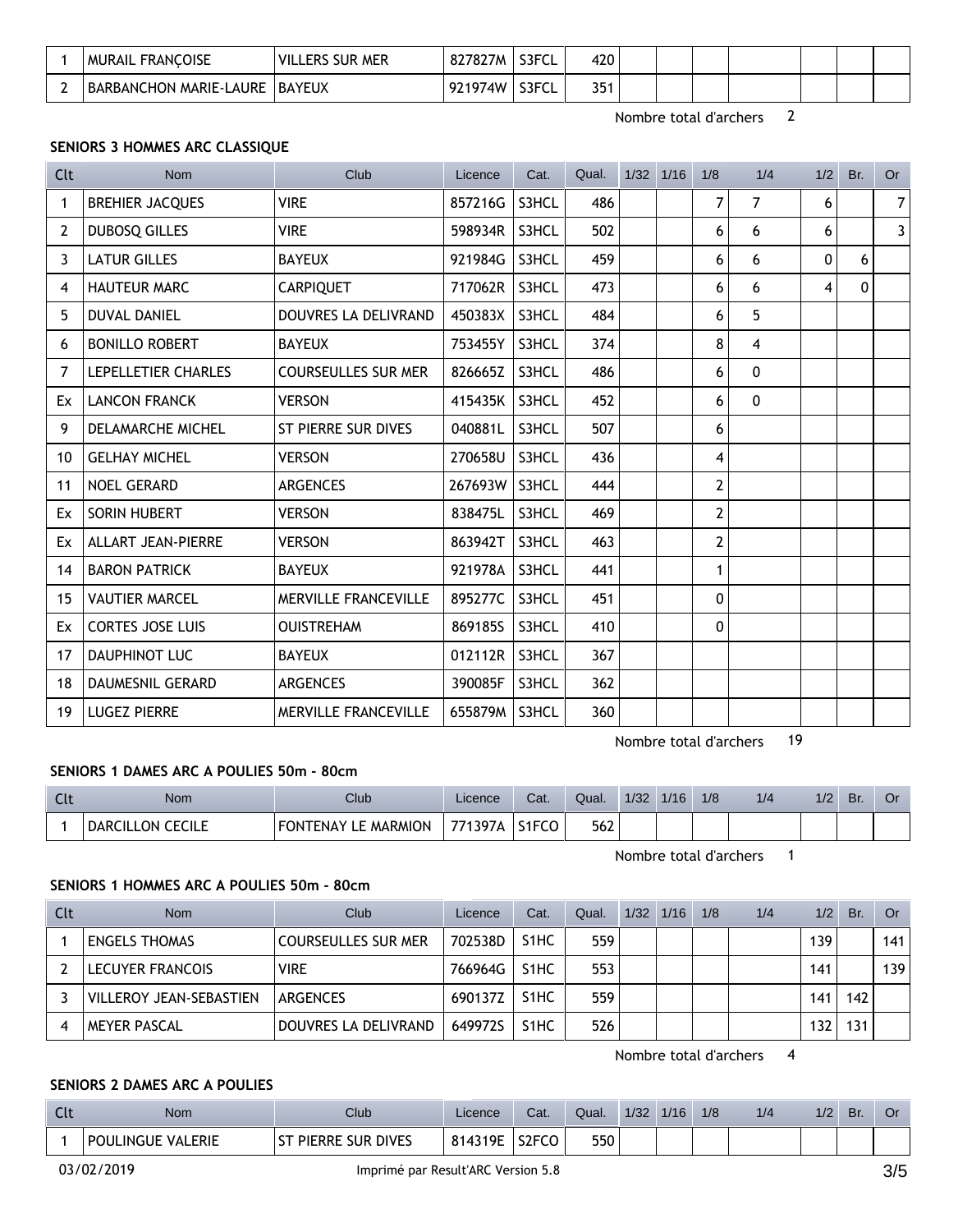#### **SENIORS 2 HOMMES ARC A POULIES**

| Clt            | Nom                       | <b>Club</b>                  | Licence | Cat.                          | Qual. | 1/32 | 1/16 | 1/8 | 1/4 | 1/2 | Br. | <b>Or</b> |
|----------------|---------------------------|------------------------------|---------|-------------------------------|-------|------|------|-----|-----|-----|-----|-----------|
|                | <b>BAILLEUL MICHEL</b>    | <b>ARGENCES</b>              | 793222Y | S <sub>2</sub> H <sub>C</sub> | 563   |      |      |     | 143 | 142 |     | 146       |
| $\overline{2}$ | POULINGUE OLIVIER         | ST PIERRE SUR DIVES          | 672124V | S <sub>2</sub> HC             | 576   |      |      |     | 148 | 145 |     | 143       |
| 3              | PAYA JEAN-FRANCOIS        | <b>OUISTREHAM</b>            | 781155G | S <sub>2</sub> HC             | 559   |      |      |     | 142 | 138 | 138 |           |
| 4              | <b>BERTAULD NICOLAS</b>   | <b>FALAISE</b>               | 782123J | S <sub>2</sub> HC             | 554   |      |      |     | 140 | 137 | 133 |           |
| 5              | <b>DARCILLON DENIS</b>    | <b>FONTENAY LE MARMION</b>   | 771395Y | S <sub>2</sub> H <sub>C</sub> | 561   |      |      |     | 140 |     |     |           |
| Ex             | <b>LEGRAND CHRISTOPHE</b> | <b>ARGENCES</b>              | 732164F | S <sub>2</sub> HC             | 564   |      |      |     | 140 |     |     |           |
| 7              | <b>CARVILLE WILLIAM</b>   | <b>CAEN</b>                  | 693837W | S <sub>2</sub> H <sub>C</sub> | 536   |      |      |     | 137 |     |     |           |
| 8              | <b>HAMON BRUNO</b>        | <b>HEROUVILLE SAINT CLAI</b> | 760347P | S <sub>2</sub> HC             | 557   |      |      |     | 124 |     |     |           |
| 9              | <b>SZCZEPSKI DIDIER</b>   | <b>ARGENCES</b>              | 950997T | S <sub>2</sub> HC             | 531   |      |      |     |     |     |     |           |

Nombre total d'archers 9

#### **SENIORS 3 DAMES ARC A POULIES 50m - 80cm**

| <b>Clu</b> | Nom            | Club                           | Licence | Cat.  | Qual. | 1/32 | 1/16 | 1/8 | 1/4 | 1/2 | Br. | OI |
|------------|----------------|--------------------------------|---------|-------|-------|------|------|-----|-----|-----|-----|----|
|            | $\mathsf{PFT}$ | LA DELIVRAND<br><b>DOUVRES</b> | 848184P | S3FCO | 414   |      |      |     |     |     |     |    |

Nombre total d'archers 1

#### **SENIORS 3 HOMMES ARC A POULIES NU**

| Clt            | Nom                        | Club                       | Licence | Cat. | Qual. | 1/32 | 1/16 | 1/8 | 1/4 | 1/2 | Br. | Or  |
|----------------|----------------------------|----------------------------|---------|------|-------|------|------|-----|-----|-----|-----|-----|
|                | MALDONADO HUBERT           | <b>CARPIQUET</b>           | 872011N | S3HC | 554   |      |      |     |     | 140 |     | 136 |
| $\overline{2}$ | OLIVIER FREDERIC           | <b>CAEN</b>                | 649975V | S3HC | 547   |      |      |     |     | 137 |     | 135 |
|                | <b>BARBANCHON PHILIPPE</b> | <b>COURSEULLES SUR MER</b> | 811840K | S3HC | 548   |      |      |     |     | 137 | 139 |     |
| 4              | MARC JEAN PIERRE           | <b>CAEN</b>                | 388189V | S3HC | 534   |      |      |     |     | 130 | 131 |     |
| 5              | PHILIPPE LUC               | DOUVRES LA DELIVRAND       | 932953E | S3HC | 523   |      |      |     |     |     |     |     |
| 6              | DELANOE JEAN LUC           | DOUVRES LA DELIVRAND       | 673203T | S3HC | 505   |      |      |     |     |     |     |     |
|                | LHOTE JACQUES              | <b>CAEN</b>                | 602669A | S3HC | 492   |      |      |     |     |     |     |     |

Nombre total d'archers 7

## **SENIORS DAMES ARC NU**

| Clt | <b>Nom</b>            | Club                  | Licence | Cat.  | Qual. | $1/32$ $1/16$ | 1/8 | 1/4 | 1/2 | Br. | <b>Or</b> |
|-----|-----------------------|-----------------------|---------|-------|-------|---------------|-----|-----|-----|-----|-----------|
|     | GUILLOTTE AMELIE      | ARGENCES              | 871148A | S1FBB | 419   |               |     |     |     |     | 6         |
|     | MARIE ELISE           | DOUVRES LA DELIVRAND  | 941140D | S1FBB | 330   |               |     |     |     |     |           |
|     | <b>TERZIAN MARGOT</b> | I ST PIERRE SUR DIVES | 954127V | S1FBB | 402   |               |     |     |     |     |           |

Nombre total d'archers 3

#### **HOMMES ARC NU**

| Clt | <b>Nom</b>           | Club.                | Licence | Cat.  | Qual. | $1/32$ $1/16$ | 1/8 | 1/4 | 1/2 | Br. | <b>Or</b> |
|-----|----------------------|----------------------|---------|-------|-------|---------------|-----|-----|-----|-----|-----------|
|     | <b>MOREL MARC</b>    | DOUVRES LA DELIVRAND | 848171A | S1HBB | 489   |               |     |     |     |     |           |
|     | <b>ANFRAY GILDAS</b> | FONTENAY LE MARMION  | 717158V | S1HBB | 464   |               |     |     |     |     |           |
|     | ICHER YVAN           | <b>VIRE</b>          | 863830W | S1HBB | 446   |               |     |     |     |     |           |